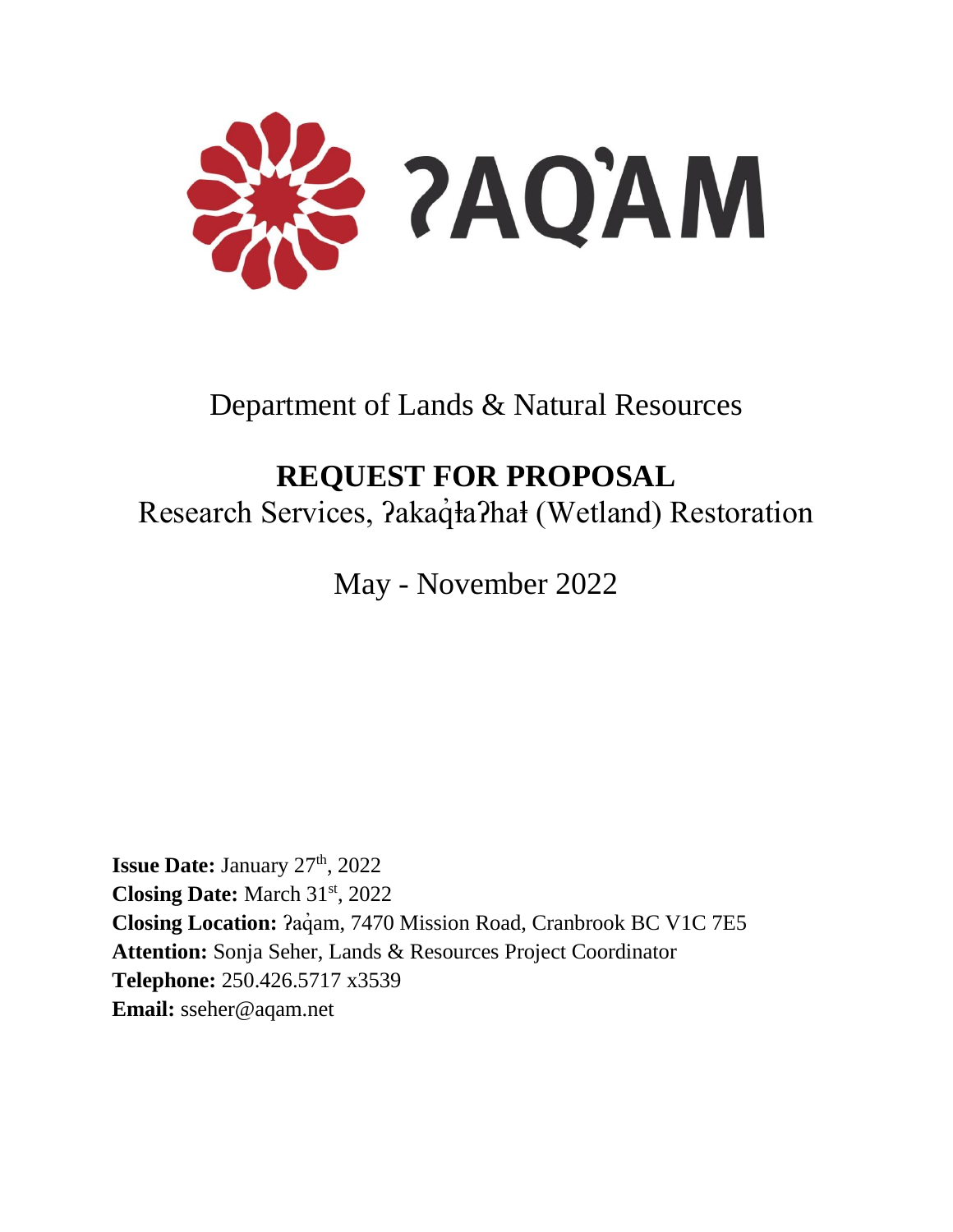

## **INTRODUCTION**

Paqam is a First Nation community government organization that services 387 Band Members and other aboriginal peoples within the Ktunaxa Nation. *<i>Aaqamnik* (?aqam community members) *̓* have always had a strong connection to the land – it provides food and shelter and sustains all that we do. We have established self-governing jurisdiction over our lands, so that we are the real decision-makers of our future.

ʔaq̓ am is requesting responses to this Request for Proposal for Research Services related to the history, cultural use and significance of *<i>akaqIa*?hał (wetlands) on *?aq*´am Lands. Outcomes from this study will inform future restoration and rehabilitation activities, restoring water, habitat value and community practices on the land for all living things.

All inquiries regarding this Request for Proposal must be directed to:

Sonja Seher, Lands & Resources Project Coordinator **?aquam Administration** 7470 Mission Road, Cranbrook, BC, V1C 7E5

Phone: 250.426.5717 x3589 Email: [sseher@aqam.net](mailto:sseher@aqam.net)

## **PROJECT OVERVIEW**

Through the enhancement of *<i><i>akaqIa?haI*, *?aq*um desires to restore water on community lands in a time of increasing drought, heat and wildfire risk. Since the 1960s,  $aq$  am Lands have seen substantial changes to water resources and wet ecosystems. Local kettle lakes, now best classified as swamps, marshes or wet meadows, have been identified as a priority for restoration in a time of increasing shortage of *wuʔunaⱡa* **(water)**.

In 2022-2023,  $\lambda$ a am will be completing the second, design phase of a project to restore *<i><u><i><u>akaq'ta?hał***</u> on ?aq'am Lands. It is critical to ?aq'am that this design be informed by the**</u> knowledge and values of *ʔaq̓amnik*. As such, *ʔaq̓am* is looking for an individual from our *̓* community to conduct a Cultural and Ecological Knowledge Study with *ʔaq̓amnik ̓* knowledge holders related to *<i><i>akaqta?hat* on *?aqam Lands.* 

The information the  $2a\ddot{a}$  am Lands Department is interested in collecting through this study includes, but is not limited to:

- Traditional and/or present-day cultural practices associated with *<i>Pakaq<sup>†</sup>aPhat*.
- Medicines, food plants and wildlife harvested from *<i><i>akaqta?hat*.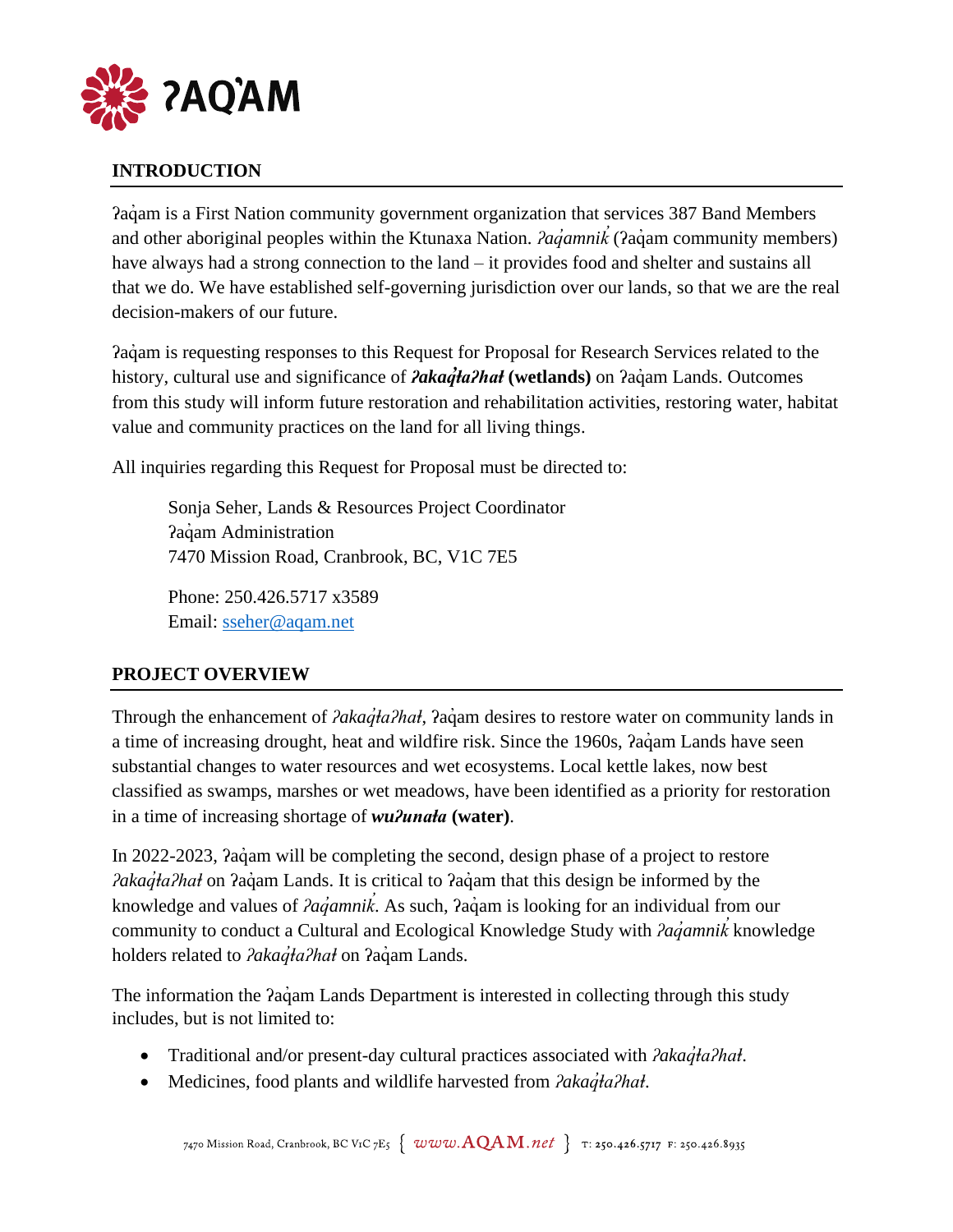

- Historic and/or colonial modifications and human impacts to *<i>Pakaq'*ła*Phał* for uses including agriculture, forestry, land development or recreation.
- Observed natural or climate-related changes to *<i>lakaq̓taʔhat* over time.
- Observed changes to *<i><i>ad* amnik/Ktunaxa use of *<i>?akad* ta?hat over time. *̓*

#### **Project Location**

Wetland Sites of Interest for this project area located on Kootenay IR 1, including: Francis Lake, Long Lake, Twin Lakes, Stink Lake and two sites currently unnamed (map available on request). The successful Contractor is expected to take part in a field tour of these locations with knowledge holders. Interviews may take place in-person in the  $2a\ddot{q}$ am/Cranbrook area or virtually, as appropriate.

#### **Anticipated Project Schedule**

| <b>Anticipated Contract Award</b> | Mid-April 2022              |
|-----------------------------------|-----------------------------|
| <b>Anticipated Contract Start</b> | First week of May 2022      |
| Knowledge Holder Field Tour       | June 2022                   |
| Knowledge Holder Interviews       | September 2022              |
| Summary Report & Data Submission  | First week of November 2022 |

#### **ʔaq̓am RESPONSIBILITIES**

The  $2a\dot{q}$ am Lands Department is responsible for:

- Administering the RFP Process and Contract with the successful Contractor.
- Reviewing draft interview questions prepared by the Contractor.
- Administering agreements with and payments to participating knowledge holders.
- Assisting with the coordination of a field tour for participating knowledge holders, including payments for travel and other event expenses.
- Providing maps, documents and anything else that the parties mutually agree is necessary for the Contractor to successfully complete the Contract.

#### **DELIVERABLES**

The successful applicant will enter into a Contract with  $2aq$  am to:

- ✓ Review existing data/reports from ʔaq̓ am related to Traditional Use of *ʔakaq̓ⱡaʔhaⱡ*.
- $\checkmark$  Identify knowledge holders, coordinate, conduct and record one-on-one interviews including one to two sessions as needed per participant for up to eight participants.